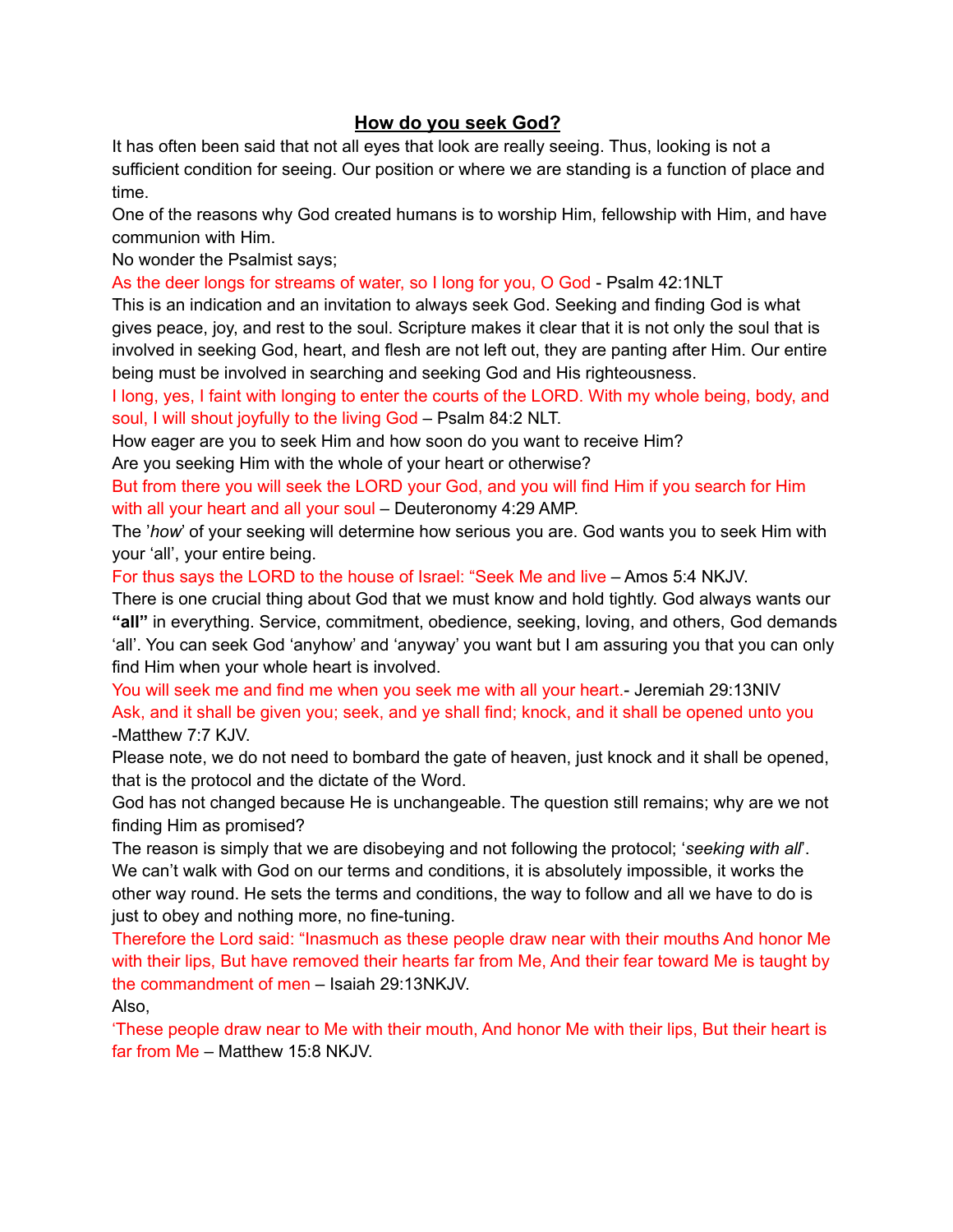How do you want to find God when the heart is elsewhere or far away from Him and His presence?

You cannot disobey and still have the desired results.

# **Why do we seek God?**

## **1. So that we can worship Him.**

This might be strange to some people but it is the truth. We must seek Him in worship and the Scripture fully established it.

Then the LORD said to Moses, "Go back to Pharaoh and announce to him, 'This is what the LORD says: Let my people go, so they can worship me. – Exodus 8:1 NLT

#### **2. Grace and mercy are with Him. Grace is the unmerited favor.**

He holds the key to an abundance of grace and mercy. Walking in His ways and according to His will, guarantee a sweatless life with maximum impact.

Let us, therefore, come boldly unto the throne of grace, that we may obtain mercy, and find grace to help in time of need - Hebrews 4:16 KJV.

### **3. Durable and sorrow-free riches are with Him.**

Durable riches with peace of mind is with God. Transgenerational blessings are ever with Him. Wisdom demands that for a blessed life, seek the author of abundance and convenience. The blessing of the LORD makes a person rich, and he adds no sorrow with it – Proverbs 10:22 NLT.

### **4. Divine health is with Him.**

If there is anything that is creating so much fear, it is the issue of health. There are many diseases among others, more than ever. As the world is celebrating a breakthrough in an area of medicine, here comes multiple challenges again to battle with. Health-related issues are digging deep into people's finances. Like the case of the woman with the issue of blood, some have spent all they have and are on the brink of giving up.

Healing and health are His 'will' for us, therefore, let us key into His agenda. It is well with our soul.

Beloved, I pray that you may prosper in all things and be in health, just as your soul prospers – 3 John 1:2 NKJV.

#### **5. He has the master key; the key to whatever you may need or want.**

I will keep on emphasizing the fact that all you will ever need in life is guaranteed with God. Seek the Kingdom of God above all else, and live righteously, and he will give you everything you need – Matthew 6:33 NLT.

For us to know that He has everything, Apostle Paul said He supplies all we will ever need. But my God shall supply all your need according to his riches in glory by Christ Jesus – Philippians 4:19 KJV

When you seek Him and find Him, life will be sweet, pleasant, and sweatless. The Scripture talks of unimaginable things awaiting His seekers and lovers. What no eye has seen, what no ear has heard, and what no human mind has ever conceived(1 Corinthians 2:9). My prayer is that this will be your portion in the mighty name of Jesus Christ.